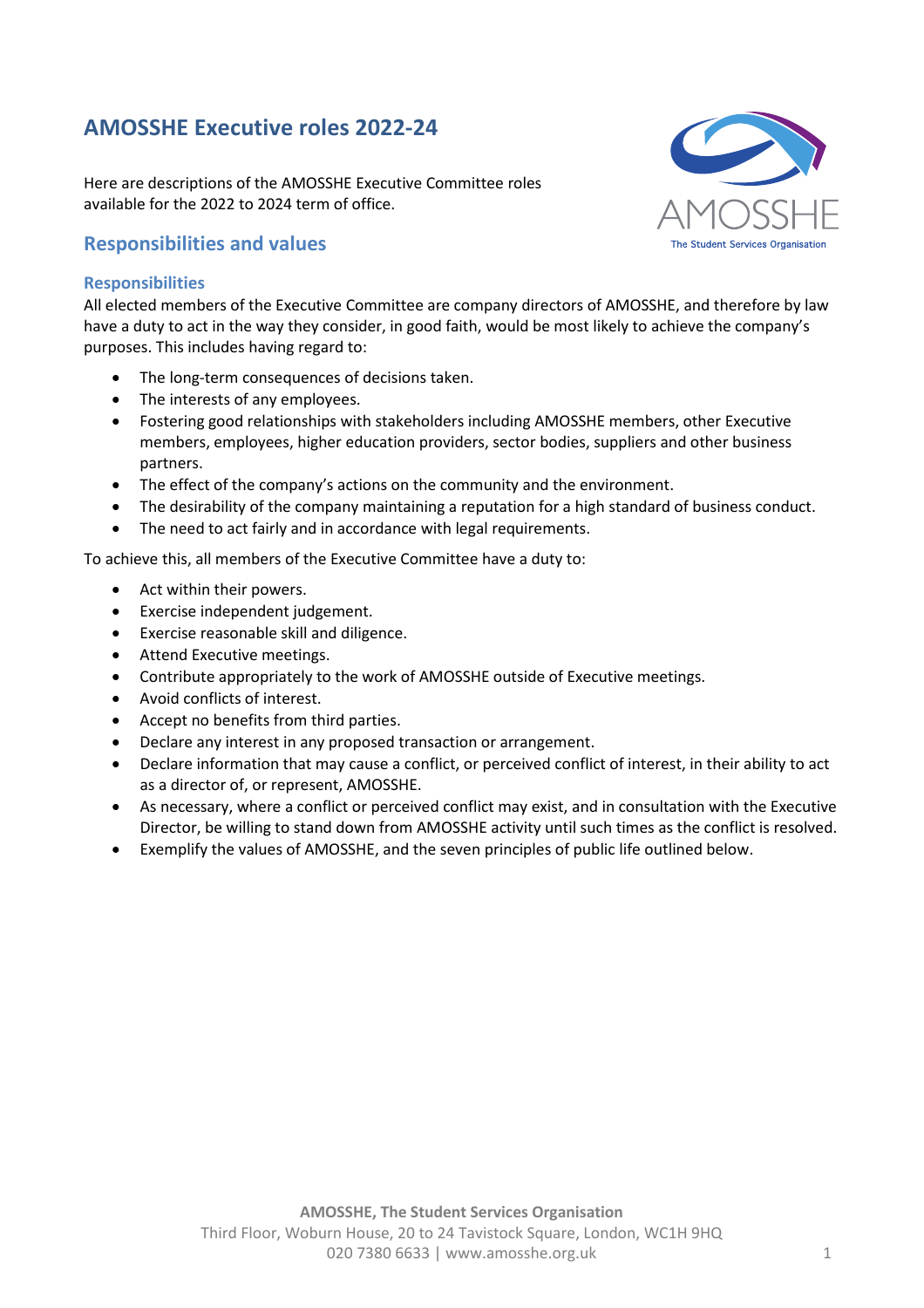#### **Values**

All elected members of the Executive Committee are expected to exemplify the following values and principles of AMOSSHE.

| <b>Principle</b>                                                    | <b>Practice</b>                                                                                                                                                                                                                                                                                                                                                                                                                                                                                                      |
|---------------------------------------------------------------------|----------------------------------------------------------------------------------------------------------------------------------------------------------------------------------------------------------------------------------------------------------------------------------------------------------------------------------------------------------------------------------------------------------------------------------------------------------------------------------------------------------------------|
| Integrity / honesty                                                 | Integrity means that individuals must avoid putting themselves under any<br>inappropriate influence from other individuals or organisations in their<br>decision-making. They should not act or take decisions that might lead to<br>any financial or material gain for themselves, their family or friends. They<br>must declare and resolve any interests and relationships.                                                                                                                                       |
|                                                                     | Honesty means that individuals should be truthful and abide by the<br>standards set by AMOSSHE through our organisational values.                                                                                                                                                                                                                                                                                                                                                                                    |
|                                                                     | 'No-blame' culture<br>$\bullet$<br>Declare conflicts of interest                                                                                                                                                                                                                                                                                                                                                                                                                                                     |
| Appropriate consultation /<br>soundings before<br>discussions begin | It is critical that decisions are given proper consideration and consultation to<br>ensure Executive Committee members are acting in the best interests of<br>AMOSSHE and its members. This means providing adequate time for<br>decision making, and opportunities for informal discussions and debate<br>where appropriate, to ensure that collective or individual decisions are well<br>founded, considered and delivered.                                                                                       |
|                                                                     | Opportunity for informal discussions outside formal meetings<br>$\bullet$<br>Time for proper consideration<br>$\bullet$<br>Delegated decision making where agreed / appropriate                                                                                                                                                                                                                                                                                                                                      |
| Constructive debate                                                 | Constructive debate means the ability for individuals to express their<br>opinions within a supportive, improvement-led environment to ensure that<br>decisions are made in the best interest of AMOSSHE and its members.<br>Well-structured agendas<br>Respect for meeting conventions                                                                                                                                                                                                                              |
| Objectivity in decision<br>making                                   | Objectivity means that Executive Committee members must act and take<br>decisions impartially, fairly and on merit, using the best evidence and<br>without discrimination or bias. Objectivity is the principle that requires<br>Executive Committee members to act with impartiality, and without<br>discrimination, using the best available evidence to inform their decisions,<br>such as awarding a contract or endorsing research proposals.<br>Allowing space for the expression of feelings / intuition<br>٠ |
|                                                                     | Able to justify our decisions<br>$\bullet$                                                                                                                                                                                                                                                                                                                                                                                                                                                                           |
| Openness                                                            | Executive Committee members should act and take decisions in an open and<br>transparent manner. Information should not be withheld from the members<br>unless there are clear and lawful reasons for doing so. Transparency allows<br>the members to understand when and how decisions are made.                                                                                                                                                                                                                     |
|                                                                     | The concept of 'transparency'<br>٠<br>Implies effective member communications                                                                                                                                                                                                                                                                                                                                                                                                                                        |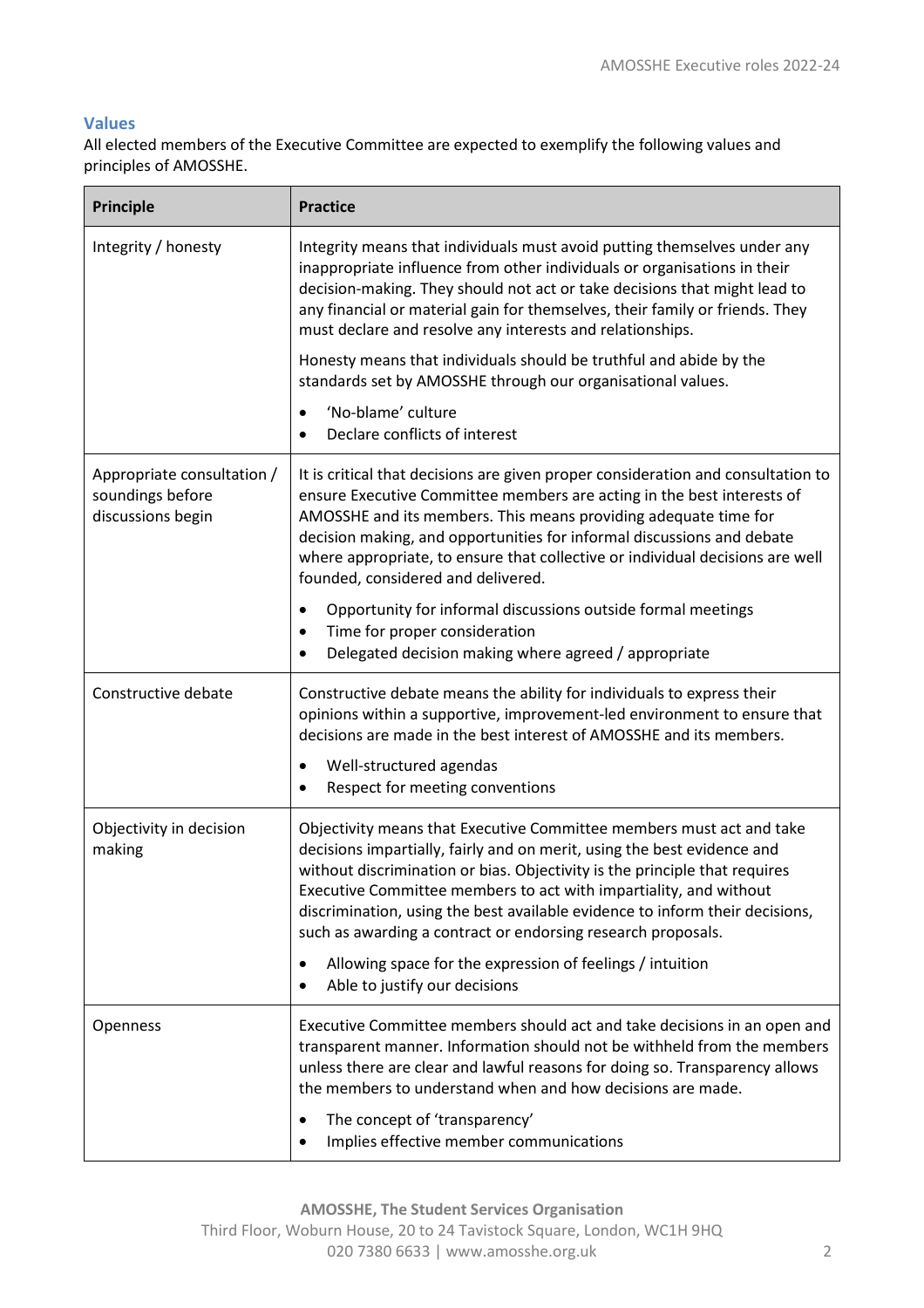| <b>Principle</b>                                  | <b>Practice</b>                                                                                                                                                                                                                                                                                                                                                                                                                                 |
|---------------------------------------------------|-------------------------------------------------------------------------------------------------------------------------------------------------------------------------------------------------------------------------------------------------------------------------------------------------------------------------------------------------------------------------------------------------------------------------------------------------|
| Circle of confidentiality                         | Executive Committee members are able to express opinions, and debate,<br>discuss and refine elements of work for AMOSSHE within a safe space where<br>these views can be explored before these elements become a formal part of<br>AMOSSHE work. This includes, but is not limited to, discussions about<br>research proposals and policy direction.                                                                                            |
|                                                   | Particularly relevant when proposals are being made / discussed /<br>refined                                                                                                                                                                                                                                                                                                                                                                    |
| Individual responsibility                         | AMOSSHE Executive Committee members should:                                                                                                                                                                                                                                                                                                                                                                                                     |
|                                                   | Be appropriately prepared for meetings<br>٠                                                                                                                                                                                                                                                                                                                                                                                                     |
|                                                   | Keep to agreed deadlines<br>$\bullet$<br>Guard against over-committing                                                                                                                                                                                                                                                                                                                                                                          |
|                                                   | Support each other as 'critical friends'                                                                                                                                                                                                                                                                                                                                                                                                        |
| Collective accountability<br>for agreed decisions | Accountability means that Executive Committee members are accountable<br>to all AMOSSHE members for their decisions and actions, and must submit<br>themselves to the scrutiny necessary to ensure this, such as through Annual<br>General Meetings (AGMs) and Extraordinary General Meetings (EGMs).<br>Formal requirements of Companies Act and related documents                                                                             |
|                                                   |                                                                                                                                                                                                                                                                                                                                                                                                                                                 |
| Work-life balance                                 | Through the work of AMOSSHE we know the importance of a suitable work-<br>life balance. AMOSSHE work is voluntary and can be performed out of hours<br>or through an agreed working structure with your salaried role. Individuals<br>need to be aware that the contribution levels may change over the course of<br>the year and that it is important to manage your work and ensure you take<br>care of yourself and of your own staff teams. |
|                                                   | Work for AMOSSHE is voluntary / out of hours<br>٠<br>Potential for contribution may vary over the year<br>$\bullet$<br>Need to take care of our own staff teams<br>$\bullet$                                                                                                                                                                                                                                                                    |
| Leading by example                                | Demonstrating ethical leadership when things go well and when things go<br>badly is what is expected from Executive Committee members. You are<br>expected to lead by example and also to call out poor ethical behaviour<br>wherever you find it.                                                                                                                                                                                              |
|                                                   | A confident Executive<br>Taking advantage of the opportunity for mutual support                                                                                                                                                                                                                                                                                                                                                                 |

Some sources: Nolan 7 principles for public life; Code of Conduct for Executive Board Members (De Montfort University, July 2010); Critchley & Casey's work on team building.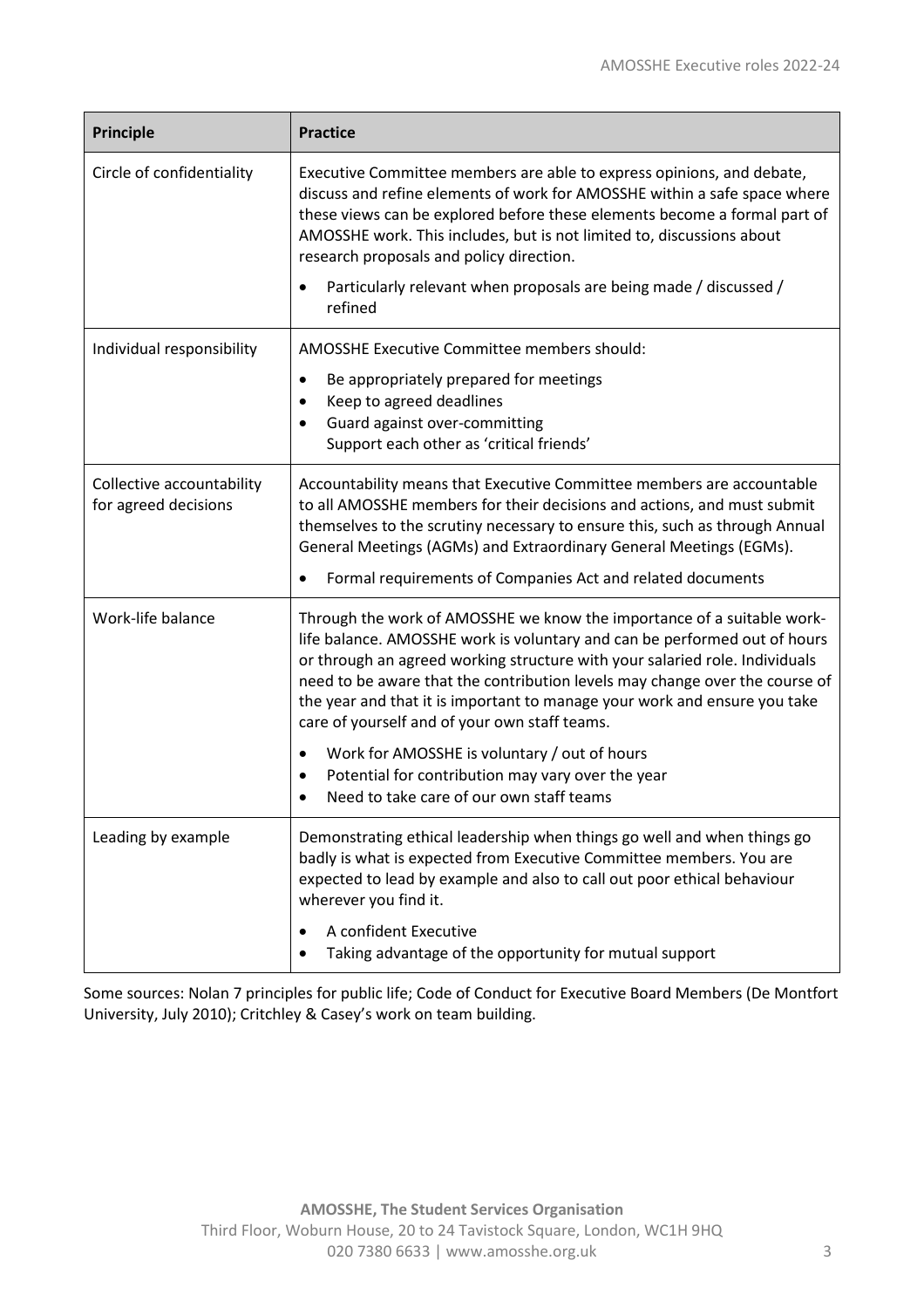# **Executive roles**

There are normally twelve elected members on the AMOSSHE Executive Committee. Four have Chair roles, and as such have specific duties, which are listed below. These are followed by a generic description of the responsibilities of the wider Executive Members. All named Executive Chair roles are expected to fulfil the role and expectations of all Executive Committee members, in addition to their Chair role.

#### **AMOSSHE Chair**

Role:

- To lead AMOSSHE.
- To work collaboratively with the Vice Chairs and wider Executive Committee for the benefit of AMOSSHE.
- To take ultimate responsibility for decisions, where no consensus exists.
- To demonstrate accountability to the AMOSSHE membership.

Tasks:

- To attend and chair all Executive meetings and to chair the AMOSSHE AGM (Annual General Meeting).
- To take a lead role in AMOSSHE activity.
- To chair other appropriate committees / meetings.
- To delegate tasks within the Executive Committee to ensure that the work of AMOSSHE is carried out, particularly:
	- o The annual National Conference.
	- o CPD (continuing professional development) events and activity.
	- o The website and social media.
	-
	- o Members' surveys.<br>
	o Representational w Representational work.
- To act as the lead spokesperson for AMOSSHE and provide public comment, or refer to relevant members if expertise resides elsewhere.
- To be an initial point of contact for other national and professional sector bodies in the policymaking community, drawing in other members as appropriate.
- To represent / speak on behalf of AMOSSHE where immediate action is required.
- To work closely with the Executive Director at the National Office to coordinate AMOSSHE activity and strategy, in particular regarding policy and public affairs matters.
- To work closely with the Vice Chairs to ensure the efficient and proper running of the National Office and the wellbeing of its staff.

## **Roles and tasks for all Vice Chairs**

Role:

- To lead AMOSSHE.
- To work collaboratively with the Chair and wider Executive Committee for the benefit of AMOSSHE.
- To demonstrate accountability to the AMOSSHE membership.

Tasks:

- To deputise for and support the Chair as appropriate.
- To attend all Executive meetings and the AGM.

The Vice Chairs each take on specific responsibilities as set out in their role and tasks. These are nominally assigned to different Vice Chair roles, but may be distributed between the Vice Chairs as most appropriate to the appointed Executive at any one time.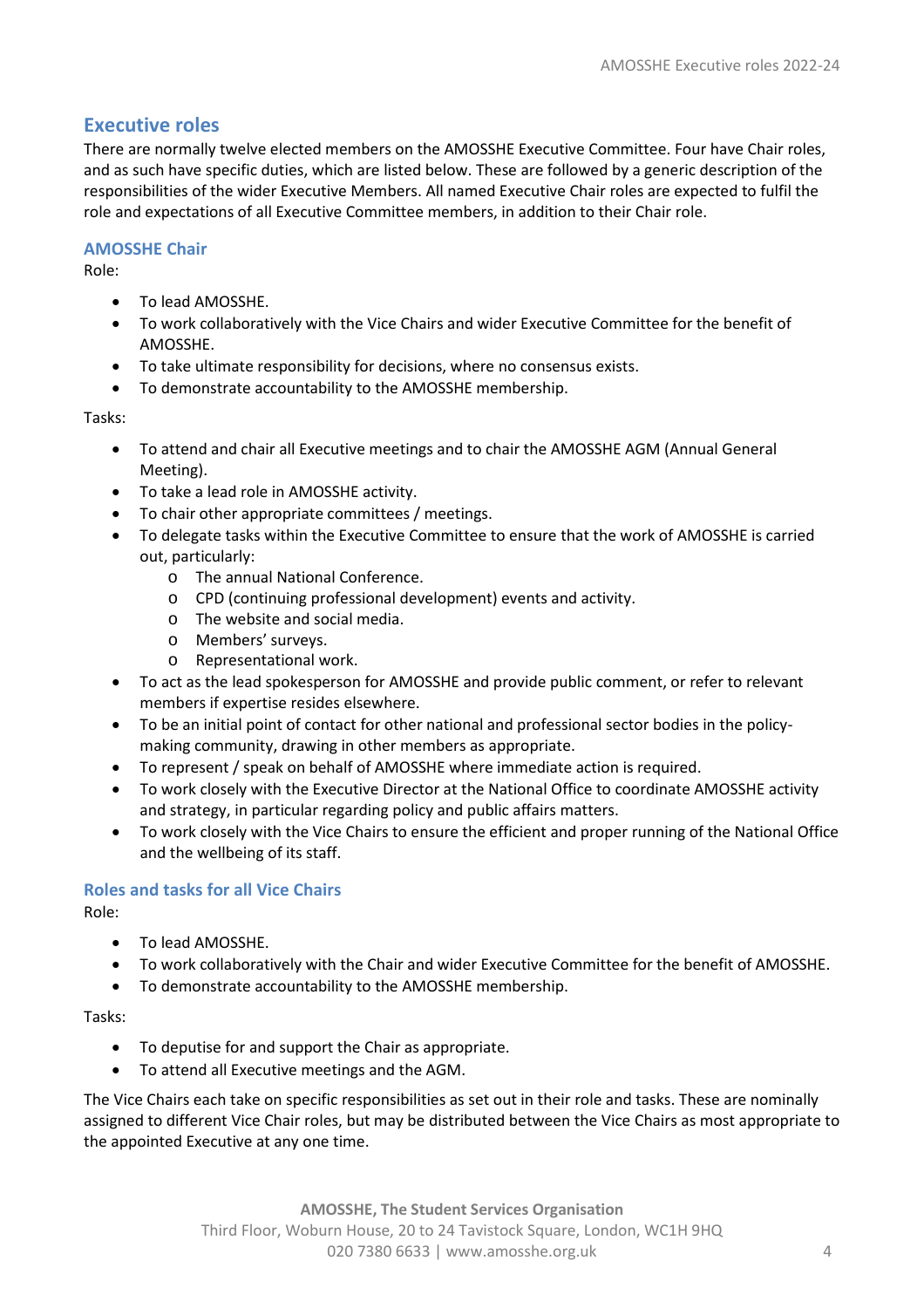#### **Vice Chair**

Tasks:

- To delegate tasks within the Executive Committee and, in discussion with the Vice Chair (Operations) and the National Office, to:
	- o Ensure that the annual members' survey is carried out, analysed, and the findings disseminated.
	- o Oversee the website and social media communications.
	- o Ensure that member resources and related projects are developed.
- To ensure the views of devolved administrations in the UK are heard and respected, and their interests duly represented.
- To work with the Vice Chair (Operations) in the development of income streams for AMOSSHE.

#### **Vice Chair (Operations)**

Role:

- To oversee the running of the organisation, including the National Office, budgets and administration.
- To line-manage the National Office staff through the senior staff member (Executive Director).
- To oversee the development of policies and procedures for AMOSSHE.
- To oversee and guide the AMOSSHE Executive elections, and ensure a fair and clear result.

Tasks:

- To line-manage the Executive Director.
- To ensure that all administration delegated to the National Office, including membership and event administration, is appropriately carried out.
- To oversee the development of appropriate policies to manage the processes and activity of AMOSSHE, which will be passed by the Executive Committee.
- To present new member applications to the Executive Committee and advise on their suitability.
- To work with the Vice Chair in the development of income streams for AMOSSHE.

#### **Vice Chair (Professional Development)**

Role:

- To develop and oversee a programme of activities that enhance the learning and development of AMOSSHE members, combining innovative new activity with core, high demand sessions.
- To ensure all development activities are financially sound and provide high quality learning opportunities.

Tasks:

- To lead on the delivery of the CPD programme.
- To develop a strategy for the delivery and development of learning activities for AMOSSHE and ensure appropriate leads for all activities, including CPD events.
- To lead on AMOSSHE project activity.